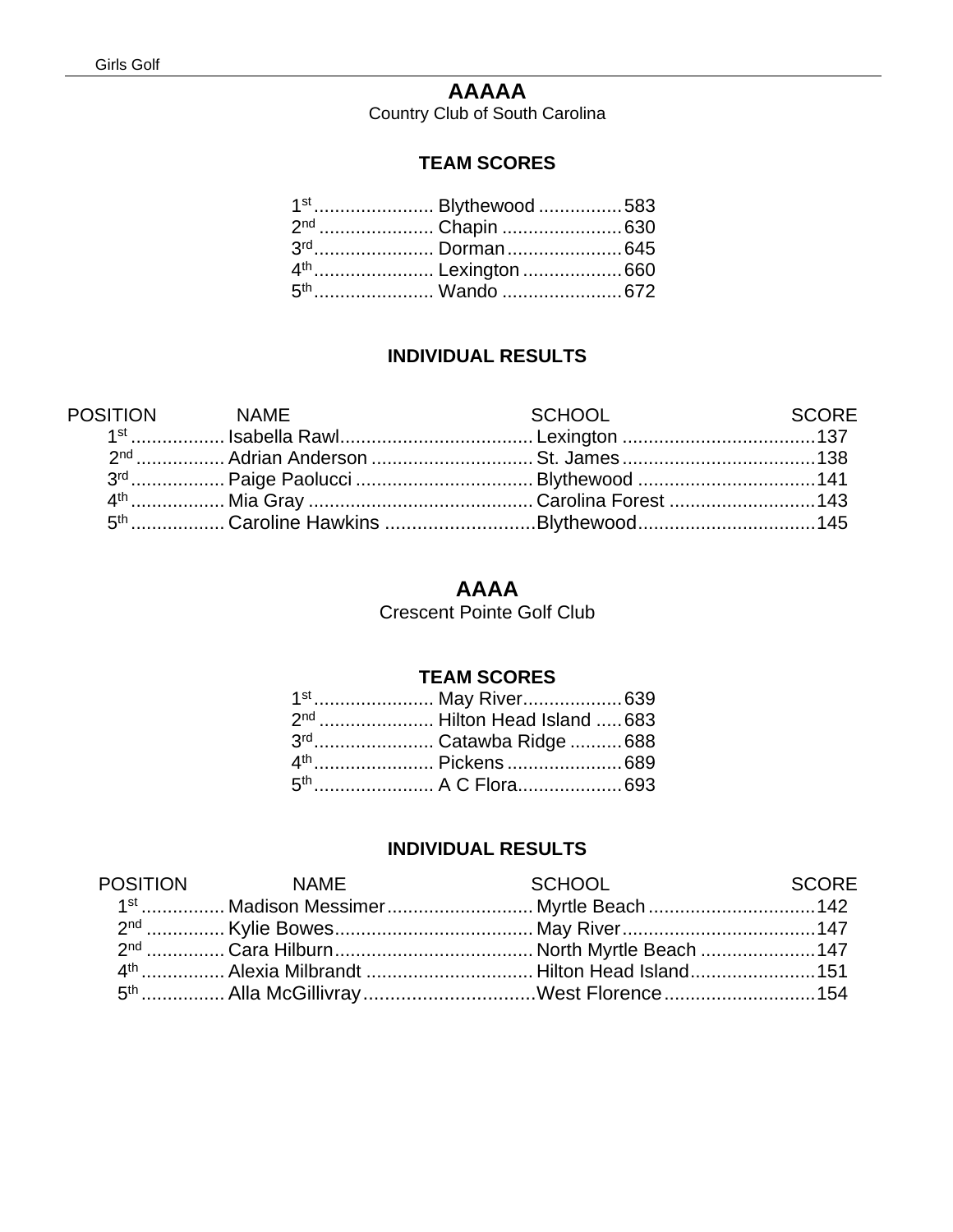# **AAA**

**Hackler Course** 

### **TEAM SCORES**

| 3rd Waccamaw  655 |  |
|-------------------|--|
|                   |  |
|                   |  |

#### **INDIVIDUAL RESULTS**

| POSITION NAME | <b>Example 2018 SCHOOL</b><br><b>SCORE</b> |  |
|---------------|--------------------------------------------|--|
|               |                                            |  |
|               |                                            |  |
|               |                                            |  |
|               |                                            |  |
|               |                                            |  |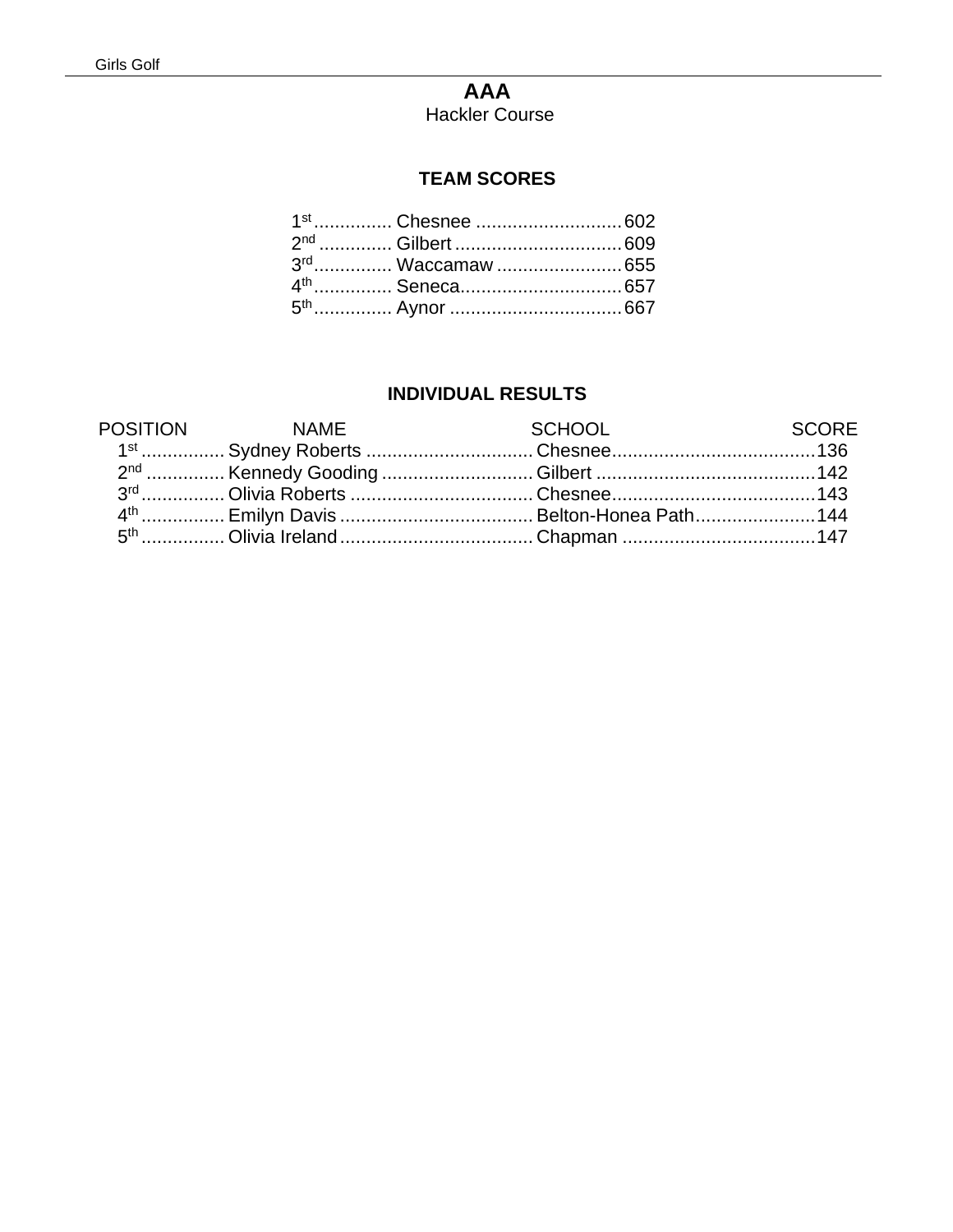### **TEAM CHAMPIONS AND MEDALLISTS**

(1999-00 – 2021-22)

## **AAAAA**

|         | Champion          | Score       | $Runner - up$          | Medallist            | School             | Score |
|---------|-------------------|-------------|------------------------|----------------------|--------------------|-------|
| 2016-17 | Lexington         | 645 - 683   | <b>White Knoll</b>     | Jensen Castle        | <b>White Knoll</b> | 152   |
| 2017-18 | Lexington         | $606 - 655$ | <b>Boiling Springs</b> | Elle Johnson         | Spartanburg        | 142   |
| 2018-19 | Lexington         | $613 - 640$ | Blythewood             | Isabella Rawl        | Lexington          | 144   |
| 2019-20 | Blythewood        | $621 - 630$ | Lexington              | Laylee Vardas        | Lexington          | 143   |
| 2020-21 | Lexington         | $578 - 610$ | <b>Blythewood</b>      | <b>Molly Harwick</b> | Lexington          | 143   |
| 2021-22 | <b>Blythewood</b> | 583 - 630   | Chapin                 | <b>Isabella Rawl</b> | Lexington          | 137   |

#### **AAAA**

|         | Champion           | <b>Score</b> | <u>Runner – up</u> | Medallist                  | School       | Score |
|---------|--------------------|--------------|--------------------|----------------------------|--------------|-------|
| 1999-00 | Irmo               | $319 - 345$  | Dorman             | <b>Tiffany Catafyguitu</b> | Greer        | 73    |
| 2000-01 | Dorman             | 356 - 366    | Lexington          | Erica Battle               | Irmo         | 74    |
| 2001-02 | <b>Hilton Head</b> | 336 - 340    | Aiken              | <b>Mallory Hetzel</b>      | Summerville  | 69    |
| 2002-03 | Dorman             | 336 - 343    | Aiken              | <b>Whitney Simmons</b>     | Aiken        | 75    |
| 2003-04 | <b>Hilton Head</b> | 331 - 343    | Easley             | <b>Whitney Simmons</b>     | Aiken        | 72    |
| 2004-05 | Lexington          | 332 - 340    | T L Hanna          | <b>Taylor Barrett</b>      | York         | 72    |
| 2005-06 | Lexington          | 637 - 679    | York               | <b>Taylor Barrett</b>      | York         | 151   |
| 2006-07 | Lexington          | 641 - 680    | Dorman             | Elizabeth Freeman          | Westside     | 146   |
| 2007-08 | Lexington          | 624 - 634    | Dorman             | <b>Taylor Weaver</b>       | Dorman       | 145   |
| 2008-09 | Lexington          | 609 - 634    | Dorman             | Danielle Dunnagan          | Lexington    | 142   |
| 2009-10 | Lexington          | 642 - 646    | Dorman             | Maureen Dunnagan           | Lexington    | 149   |
| 2010-11 | Lexington          | $311 - 313$  | Wren               | Kaitlin Matheson           | Wren         | 72    |
| 2011-12 | Wren               | 597 - 630    | Lexington          | Maegan Higgins             | Wren         | 143   |
| 2012-13 | Lexington          | 607 - 650    | Spartanburg        | Sydney Legacy              | Lexington    | 144   |
| 2013-14 | Lexington          | 580 - 635    | Spartanburg        | Lauren Stephenson          | Lexington    | 140   |
| 2014-15 | Lexington          | 589 - 616    | Spartanburg        | Lauren Stephenson          | Lexington    | 136   |
| 2015-16 | Dorman             | 641 - 646    | Lexington          | Natalie Srinicasan         | Dorman       | 140   |
| 2016-17 | St. James          | 630 - 668    | Greenville         | <b>Smith Knaffle</b>       | St. James    | 138   |
| 2017-18 | St. James          | $607 - 612$  | Daniel             | <b>Smith Knaffle</b>       | St. James    | 139   |
| 2018-19 | Daniel             | 654 - 692    | Pickens            | <b>Emma Charles</b>        | Hartsville   | 146   |
| 2019-20 | Daniel             | $638 - 690$  | Wren               | <b>Chloe Holder</b>        | Wren         | 140   |
| 2020-21 | May River          | 638 - 674    | A C Flora          | Gracie McCoy               |              | 146   |
| 2021-22 | May River          | 639 - 683    | <b>Hilton Head</b> | <b>Madison Messimer</b>    | Myrtle Beach | 142   |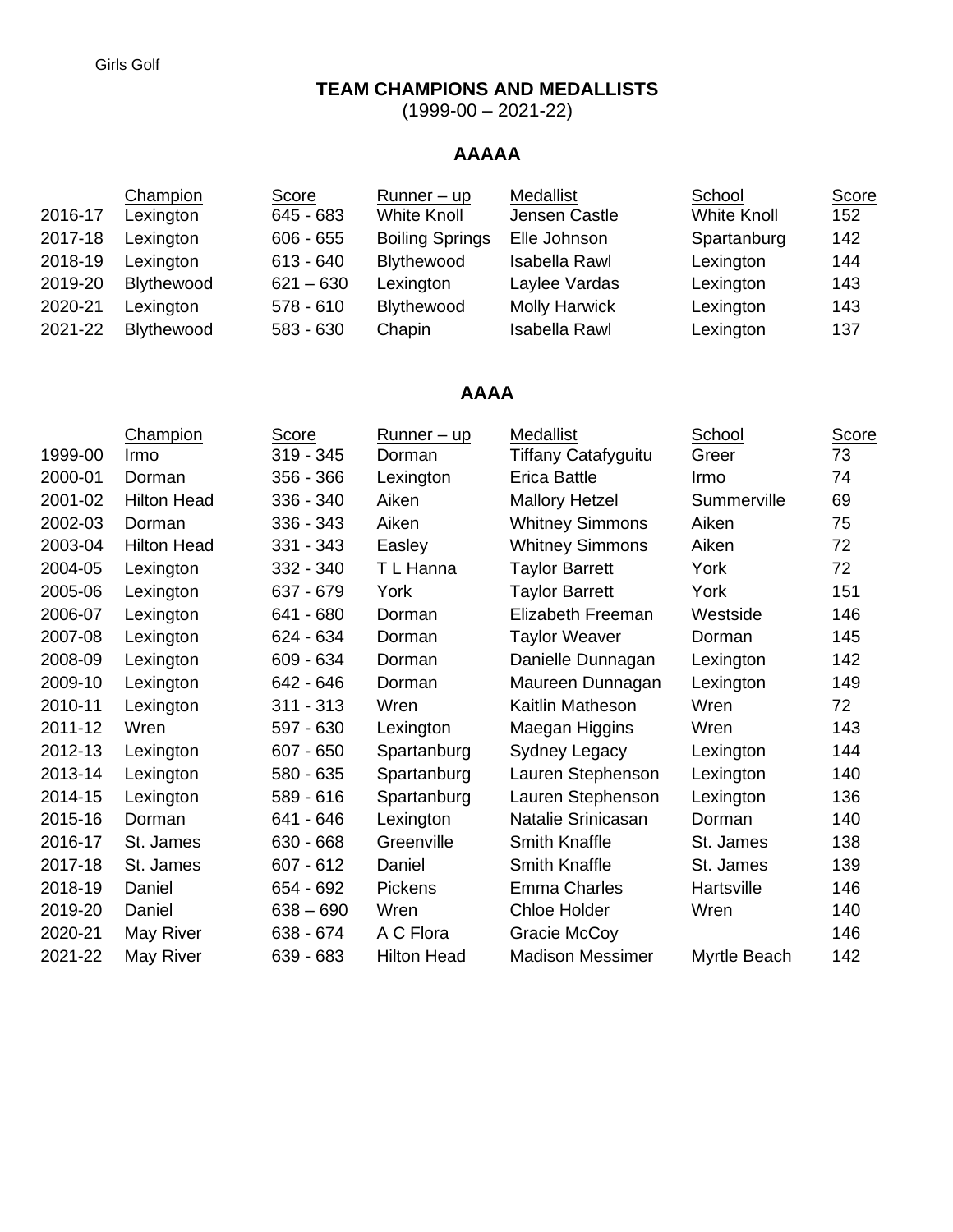# **AAA**

|         | <b>Champion</b>       | <u>Score</u> | <u>Runner – up</u>    | Medallist               | School                 | <b>Score</b> |
|---------|-----------------------|--------------|-----------------------|-------------------------|------------------------|--------------|
| 2002-03 | Carolina Forest       | $335 - 364$  | York                  | Lauren Hunt             | N. Myrtle Beach        | 78           |
| 2003-04 | Carolina Forest       | $317 - 336$  | York                  | Ann Maness              | Aynor                  | 73           |
| 2004-05 | Carolina Forest       | $317 - 347$  | <b>Bluffton</b>       | Erin White              | Carolina Forest        | 71           |
| 2005-06 | Waccamaw              | $370 - 376$  | Pendleton             | Madison Jeter           | J L Mann               | 75           |
| 2006-07 | Carolina Forest       | 347 - 241    | A C Flora             | Kaylee Brown Cline      | Carolina Forest        | 77           |
| 2007-08 | Riverside             | $305 - 324$  | <b>Hilton Head</b>    | <b>Austin Ernst</b>     | Seneca                 | 70           |
| 2008-09 | Riverside             | 309 - 314    | <b>Strom Thurmond</b> | Louise Oxner            | Greenville             | 67           |
| 2009-10 | <b>Bluffton</b>       | 632 - 638    | A C Flora             | <b>McKenzie Talbert</b> | <b>Strom Thurmond</b>  | 139          |
| 2010-11 | A C Flora             | $636 - 637$  | <b>Hilton Head</b>    | <b>McKenzie Talbert</b> | <b>Strom Thurmond</b>  | 138          |
| 2011-12 | <b>Bluffton</b>       | $638 - 650$  | Chapin                | <b>McKenzie Talbert</b> | <b>Strom Thurmond</b>  | 145          |
| 2012-13 | Greenville            | 656 - 666    | <b>Pickens</b>        | Cayla Smith             | Wren                   | 147          |
| 2013-14 | <b>Pickens</b>        | 660 - 679    | Greenville            | Cayla Smith             | Wren                   | 141          |
| 2014-15 | South Pointe          | $637 - 655$  | St James              | Victoria Huskey         | <b>Travelers Rest</b>  | 146          |
| 2015-16 | St. James             | 654 - 661    | <b>Travelers Rest</b> | Victoria Huskey         | <b>Travelers Rest</b>  | 146          |
| 2016-17 | <b>Bishop England</b> | 645 - 687    | <b>Bluffton</b>       | Peyton Gillespie        | <b>Christ Church</b>   | 141          |
| 2017-18 | Oceanside Coll        | $314 - 324$  | <b>Bluffton</b>       | <b>Kennedy Carroll</b>  | <b>Bishop England</b>  | 71           |
| 2018-19 | Oceanside Coll        | $630 - 688$  | <b>Bishop England</b> | Jensen Castle           | <b>Gray Collegiate</b> | 137          |
| 2019-20 | Oceanside Coll        | $582 - 613$  | Chesnee               | Emma Schimpf            | Oceanside Coll         | 138          |
| 2020-21 | Gilbert               | 626 - 634    | Chesnee               | Emma Schimpf            | Oceanside Coll         | 133          |
| 2021-22 | Chesnee               | $602 - 609$  | Gilbert               | <b>Sydney Roberts</b>   | Chesnee                | 136          |

# **AA**

| 2014-15 McBee |                                               |  | 681 - 731 Bishop England Annika Bovender | Academic Magnet 142 |       |
|---------------|-----------------------------------------------|--|------------------------------------------|---------------------|-------|
|               | 2015-16 Bishop England 668 - 720 St. Joseph's |  | Kathleen Sumner                          | Bishop England      | - 142 |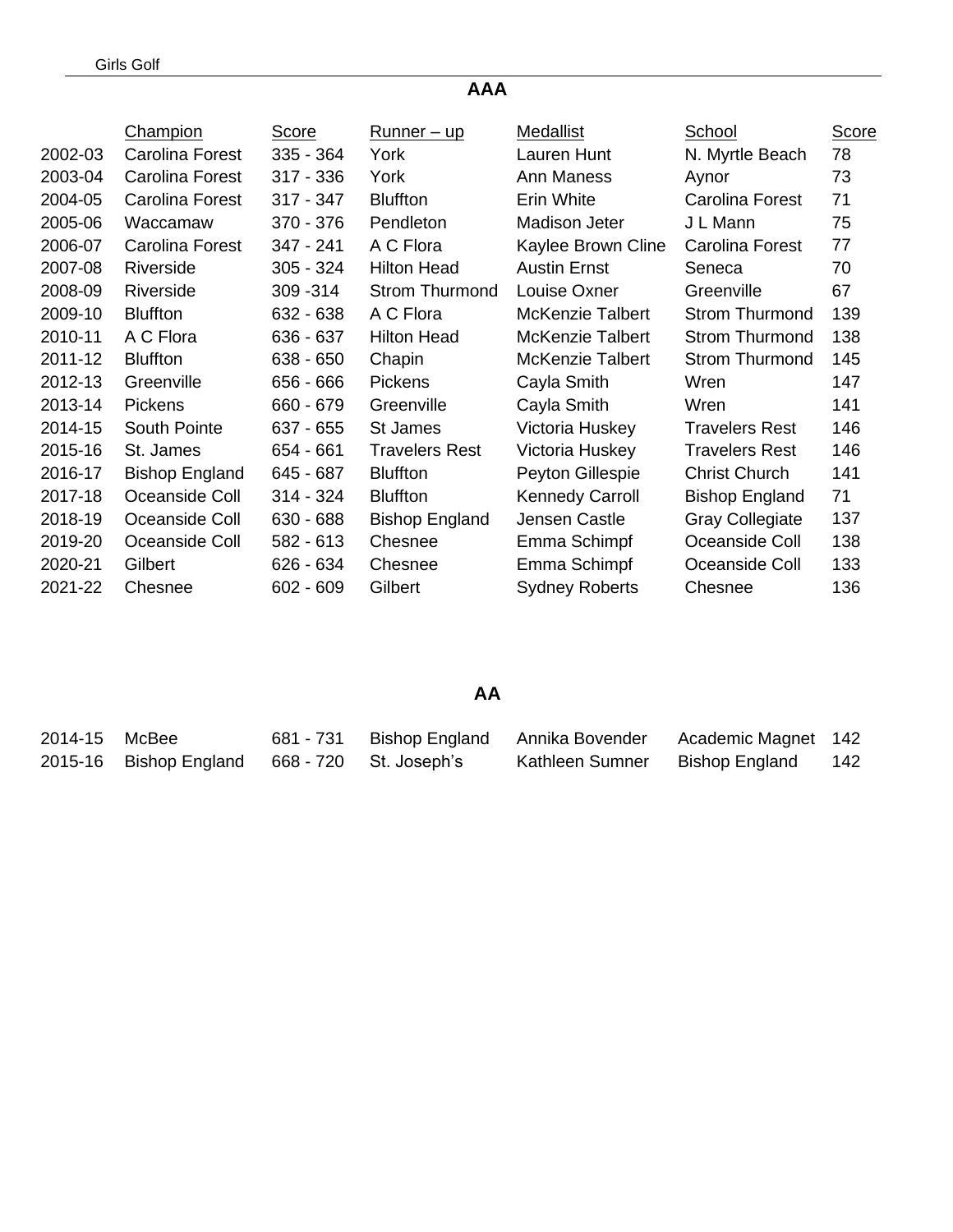# **582 - Most State Championships**

14 ................ Lexington .............. 2004, 05, 06, 07, 08, 09, 10, 12, 13, 14, 16, 17, 18, 20 4 ................ Carolina Forest ...... 2002, 03, 04, 06

# **Consecutive State Championships**

7...............................Lexington........................2004, 05, 06, 07, 08, 09, 10